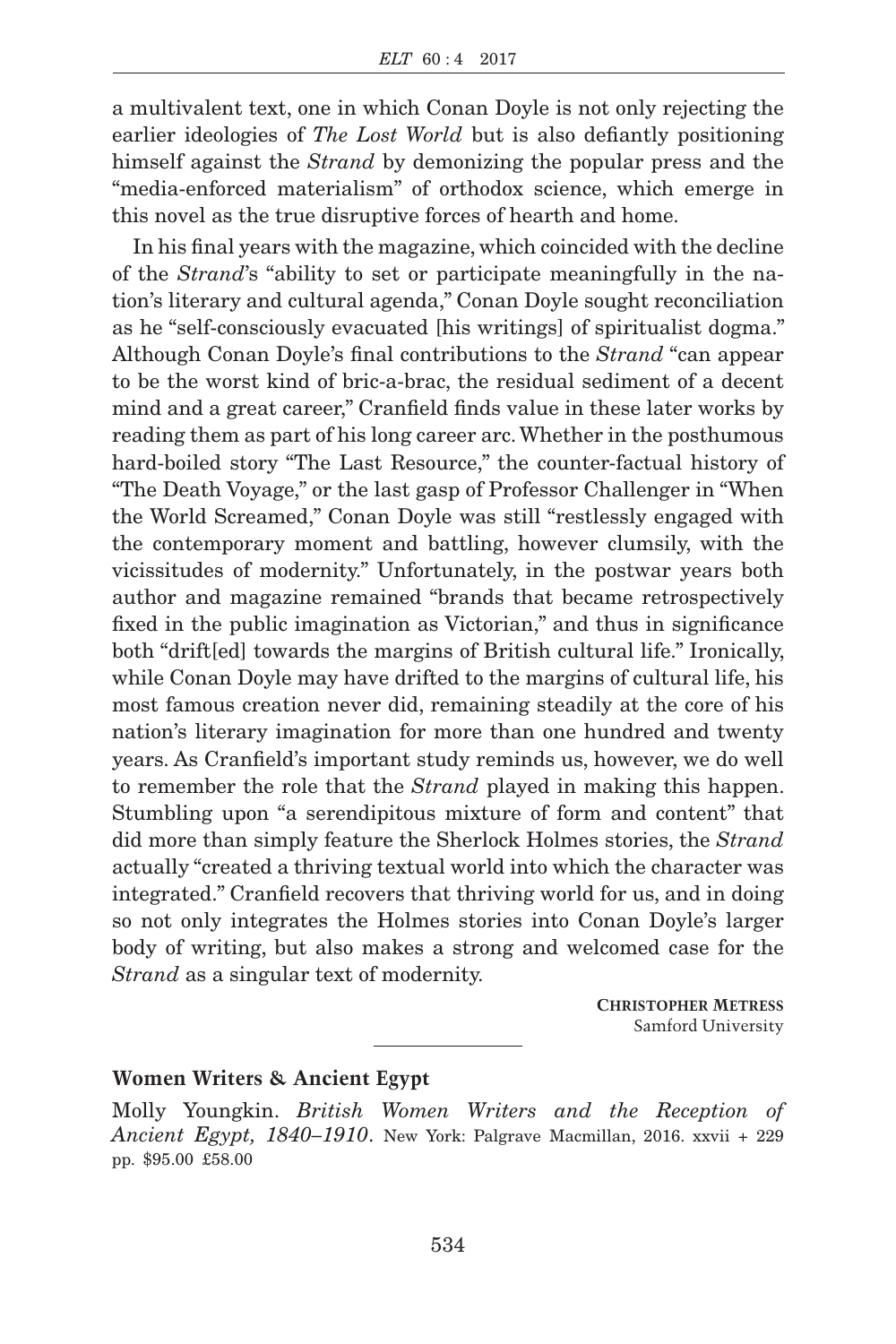MOLLY YOUNGKIN'S *British Women Writers and the Reception of Ancient Egypt 1840–1910* constitutes the first extended study of the figure of the female Egyptian—both mortal and divine, ancient and modern—in nineteenth-century women's writing. Scholars of the period 1840–1910 will be familiar with its better-known male-authored representations of Egyptian femininity which include H. Rider Haggard's *Cleopatra* (1889) and "Smith and the Pharaohs" (1920), extensive reporting on Britain's occupation of Egypt after 1882, and George Bernard Shaw's play *Caesar and Cleopatra* (1899). In recent years these texts have been examined—most notably by Bradley Deane in "Mummy Fiction and the Occupation of Egypt: Imperial Striptease" (2008) and Roger Luckhurst in *The Mummy's Curse* (2012)—in light of Victorian eroticization of the Eastern womanhood and the craze of Egyptomania. Youngkin's book, then, with its determined focus on female authors including Florence Nightingale, George Eliot, "Michael Field," and Elinor Glyn, is both a timely counterpoint as well as a worthy addition to the burgeoning field of nineteenth-century Egyptian receptions.

Unflinching in its adoption of a third-wave feminist perspective, this book exposes the feminist imperialism inherent in the treatment of Egyptian women by writers including Nightingale, Eliot, Field and Glyn, and the extent to which British women writers were, consciously or unconsciously, complicit in upholding Western imperial power structures, even as they championed gender equality at home. As Youngkin explains in the introduction: "British imperialism influenced women's visions for their own emancipation—broadly defined as the ability to think, speak, and act for oneself … British women's ideas about their own emancipation were contingent on denying emancipation to Eastern women, who were subject to the imperialist views and practices of British women."

Unlike ancient Greece and Rome, which were familiar to Victorian culture as literary pasts as much as material, artistic, or architectural ones, the experience of Egypt was overwhelmingly material. The chapters devoted to the writings of Nightingale, Eliot, Field, and Glyn respectively benefit from a similarly persistent cross-disciplinary energy, exploring fiction, travel writing, art, architecture, sculpture, history, and theology. Chapter two in particular examines the responses of Nightingale to the art and architecture of ancient Egypt. Her travel writing, letters, and journals record reactions both aesthetic and theological to the images of, among others, Ramesses II and Nefertari at Abu Simbel. Nefertari, for Nightingale, "occupies the place which the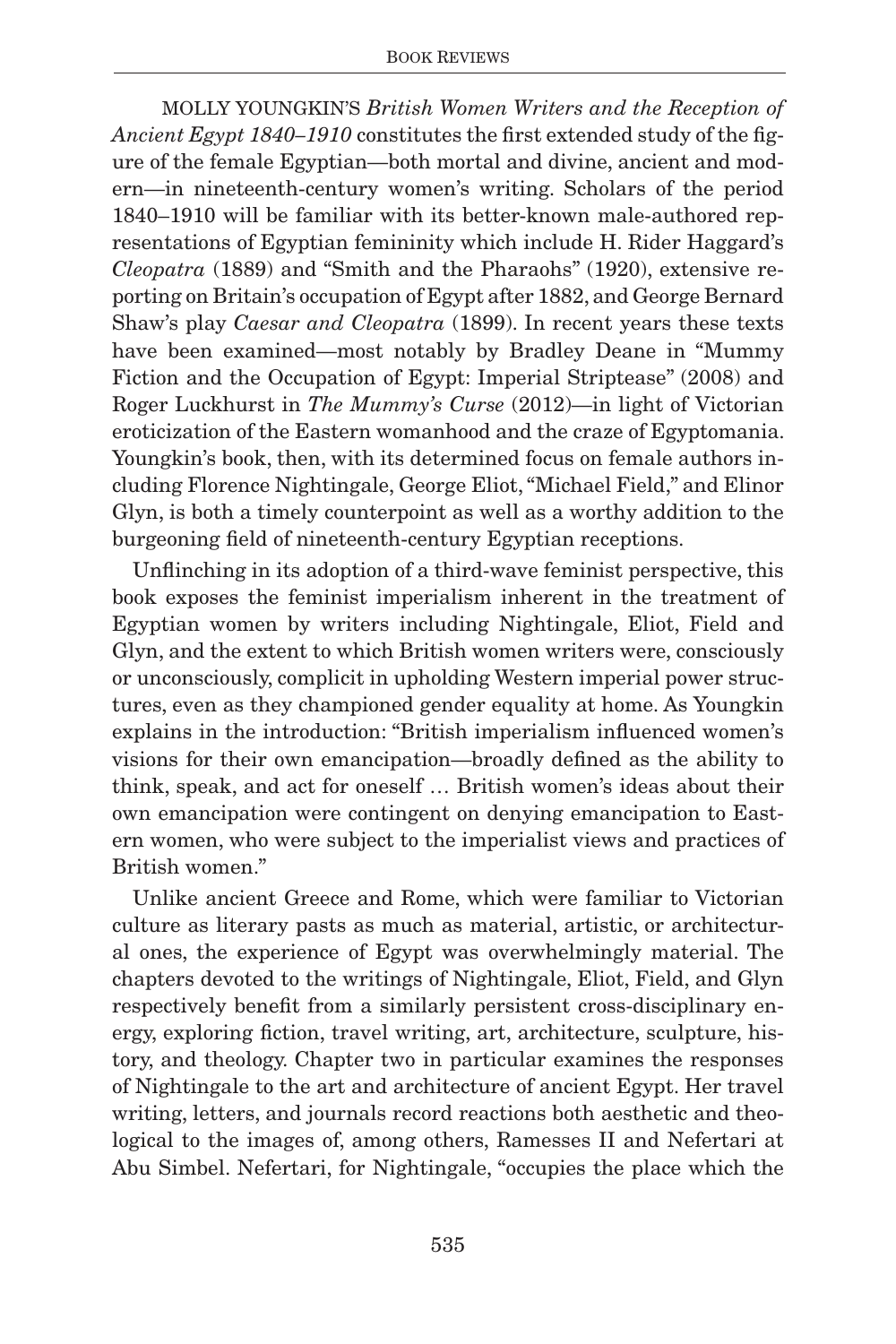most advanced Christian civilization gives to woman" and is praised according to Western, Christian gender ideals. Although the book is prone to over-simplification of the meaning and reception traditions of ancient goddesses—Hera, for instance, is associated with "softer [feminine] qualities" with no acknowledgement of the long tradition of Hera as cruel and vengeful tormentor of Heracles—Youngkin demonstrates how gendered praise of ancient wives and goddesses often went handin-hand with the exclusion or rejection of contemporary Egyptian women as models of femininity and matrimonial equality.

Similarly in chapter four Youngkin offers a colourful glimpse into the cultural lives of Katherine Bradley and Edith Cooper ("Michael Field"). They received instruction in art from the critic Bernhard Berenson, who accompanied the pair to several major museums and galleries across Europe. Their lessons are documented in a collaborative journal which Youngkin uses to demonstrate how Field, rather than reaching an understanding of the female nude rooted in the male gaze and Oritentalist visions of the eroticized Cleopatra, instead "chose the ancient Greek ideal of Venus because it offered a way to express lesbian love in a way ancient Egyptian ideals about women could not."

This argument that Victorian women writers overwhelmingly chose to avoid references to ancient Egypt in favour of other ancient pasts is simultaneously one of the most compelling and frustrating aspects of Youngkin's book. For a volume on receptions of ancient Egypt, the majority of the chapters have as their core thesis the fact that women writers of the period 1840–1910 downplayed or refused to engage with Egyptian history in favour of other classical pasts, such as ancient Greece and Rome in the case of Nightingale; Judaism and the Old Testament by Eliot; and Judaea and the Roman Venus for Michael Field. In one sense, the "avoidance" argument, and its requirement that the author necessarily prove a negative with regards to women writer's use of ancient Egypt, was always going to be a difficult task. Nonetheless, these sections on non-Egyptian or only tangentially Egyptian pasts offer us a valuable glimpse into the complexly gendered reception traditions which permeate Victorian women's writing. It might simply have been worth a slight adjustment of the book's title to encompass these broader ancient pasts and to adjust reader expectations in favour of this compelling but less strictly Egyptian material.

With chapter five we move chronologically into the period when Egyptomania was reaching its height in Britain and Egyptian references were becoming more overt in the works of writers such as Glyn.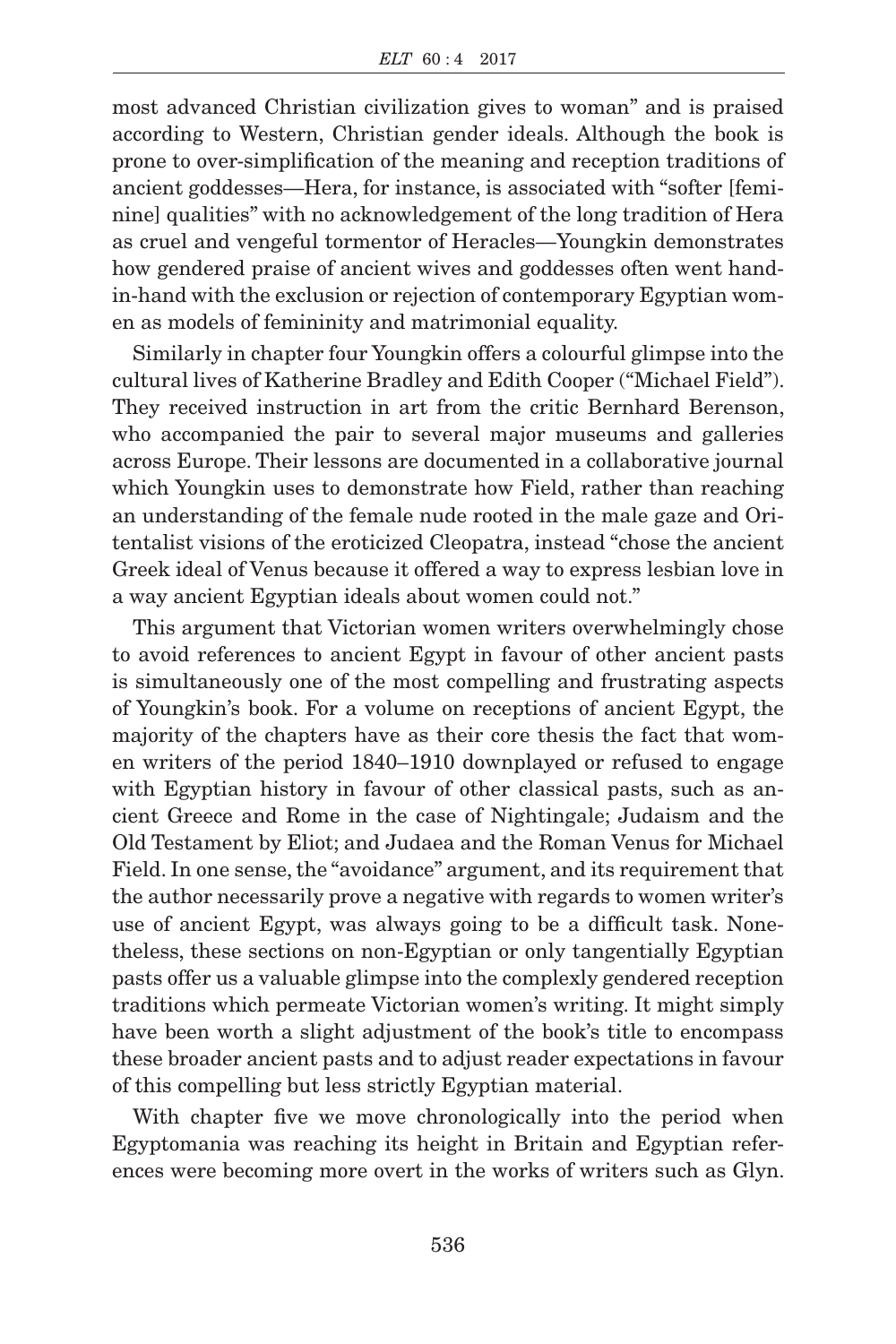She is presented both as a participant in the culturally imperialist project of "commodification of the east," whilst simultaneously using the romance novel and references to powerful Egyptian females as vehicles for imagining a more sexually equal society. Furthermore, this chapter makes a fun and compelling case for the rehabilitation and study of texts like Glyn's erotic novel *Three Weeks* (1907), which received largely negative reviews upon its publication but which "provided a setting in which women could act as imaginary Eastern goddesses, guiding Western men to a spiritual union without threatening them, as the more radical British suffragettes did." Indeed, one of the strengths of *Brit*ish Women Writers and the Reception of Ancient Egypt is its drawing together of authors, genres, and texts not normally considered together to offer a new perspective on nineteenth-century notions of feminine empowerment.

In terms of its theoretical basis this book positions itself at the intersection of the vast fields of feminist studies, postcolonial criticism and reception theory. In an opening chapter entitled "Bound by an English Eye" Youngkin surveys important scholarship in classical reception by major critics like Yopie Prins, Shanyn Fiske, Stefano Evangelista, Isobel Hurst and T. D. Olverson and offers some crucial historical context pertaining to the expansion of British imperial interests in Egypt in the mid to late nineteenth century. However, "bound by an English eye" becomes a kind of touchstone concluding phrase at the end of each subsequent chapter: Therefore "Bradley and Cooper remained 'bound by an English eye.'" We assume that the author uses this phrase to summarise the interaction of a number of critical mechanisms. Yet the reader is left in some doubt that they are attaching the same significance and precisely the same combination of relevant ideas from Edward Said, Gayatri Spivak, Antoinette Burton, Sara Suleri and others to the phrase as Youngkin intends. The effect is that repeated use of this phrase as a conclusion in its own right occasionally feels like it short-circuits a fuller, more integrated discussion in each chapter of how these texts contributed to the fabric of nineteenth- and twentieth-century feminist imperialism and how we might understand them through the critical framework of third wave feminist critique.

The final chapter undertakes a temporal jump to consider the work of Egyptian women writers after the mid-twentieth century and the era in which women writers in Egypt attained "widespread access to the publishing world." The juxtaposition of modern Egyptian writers such as Latifa Al-Zayyat, Sahar Tawfiq and Ahdaf Soueif with Victo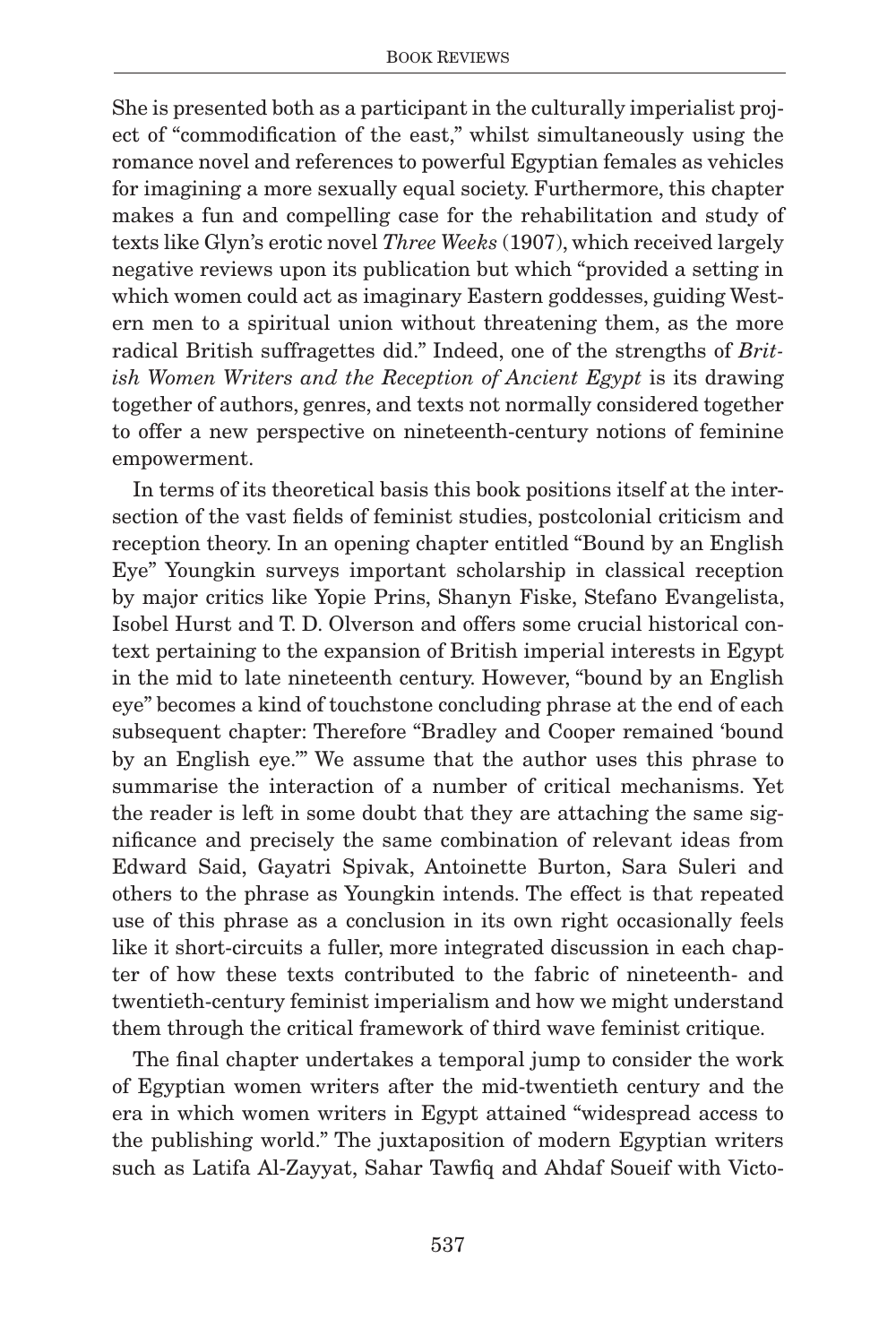rian authors is boldly set up to compel the reader into confronting the continued exoticization of Egypt in modern Western culture and to call for the establishment of an Egyptian female canon. In one memorable example from Soueif's *In the Eye of the Sun* (1992), Youngkin notes how the novel's protagonist, Asya, having slept with an English lover, berates herself: "You've committed adultery … you've joined Anna and Emma and parted company forever with Dorothea and Maggie." With its reference to Eliot's chaste heroines (and their adulterous counterparts in the form of Anna Karenina and Emma Bovary), this example not only creates a pleasing symmetry with the authors addressed in the early chapters of Youngkin's book, but moves "beyond the concepts of second wave feminism" to position the self-expression of Egyptian women writers not only against a rigidly patriarchal imperial tradition, but also against a more complex network of feminine archetypes and nineteenth-century female receptions of Egyptian heritage. By exploring the use of Egypt by Victorian and modern women writers in a single volume, Youngkin glances beyond the simple binary of Egyptian women's "writing back" to a Western tradition. Rather she presents Egyptian writers as being engaged in a more complex dynamic in which female identity and cultural practice are concerned with the constant reception and reworking of ancient pasts.

If you are prepared to meet the book on its own terms regarding its deviations from the purely Egyptian expectations set up in the title, *British Women Writers and the Reception of Ancient Egypt* offers a new perspective on a set of authors and texts which will help to open up the study of Victorian receptions of ancient Egypt, as well as being of interest to scholars and students of nineteenth-century literature, postcolonialisms, and gender studies.

> **LAURA EASTLAKE** Edge Hill University

## **Oscar Wilde & Family**

Emer O'Sullivan. *The Fall of the House of Wilde: Oscar Wilde and His Family.* London: Bloomsbury Press, 2016. xii + 495 pp.  $$35.00$ 

CALLING HER BOOK "a piece of biographical storytelling," Emer O'Sullivan traces in an accessible style the history of two generations of the Wilde family. The principal figures, besides Oscar, are his parents, Sir William Wilde and Jane Elgee Wilde, his older brother Willie, and his wife Constance, though other persons, including Bosie of course,